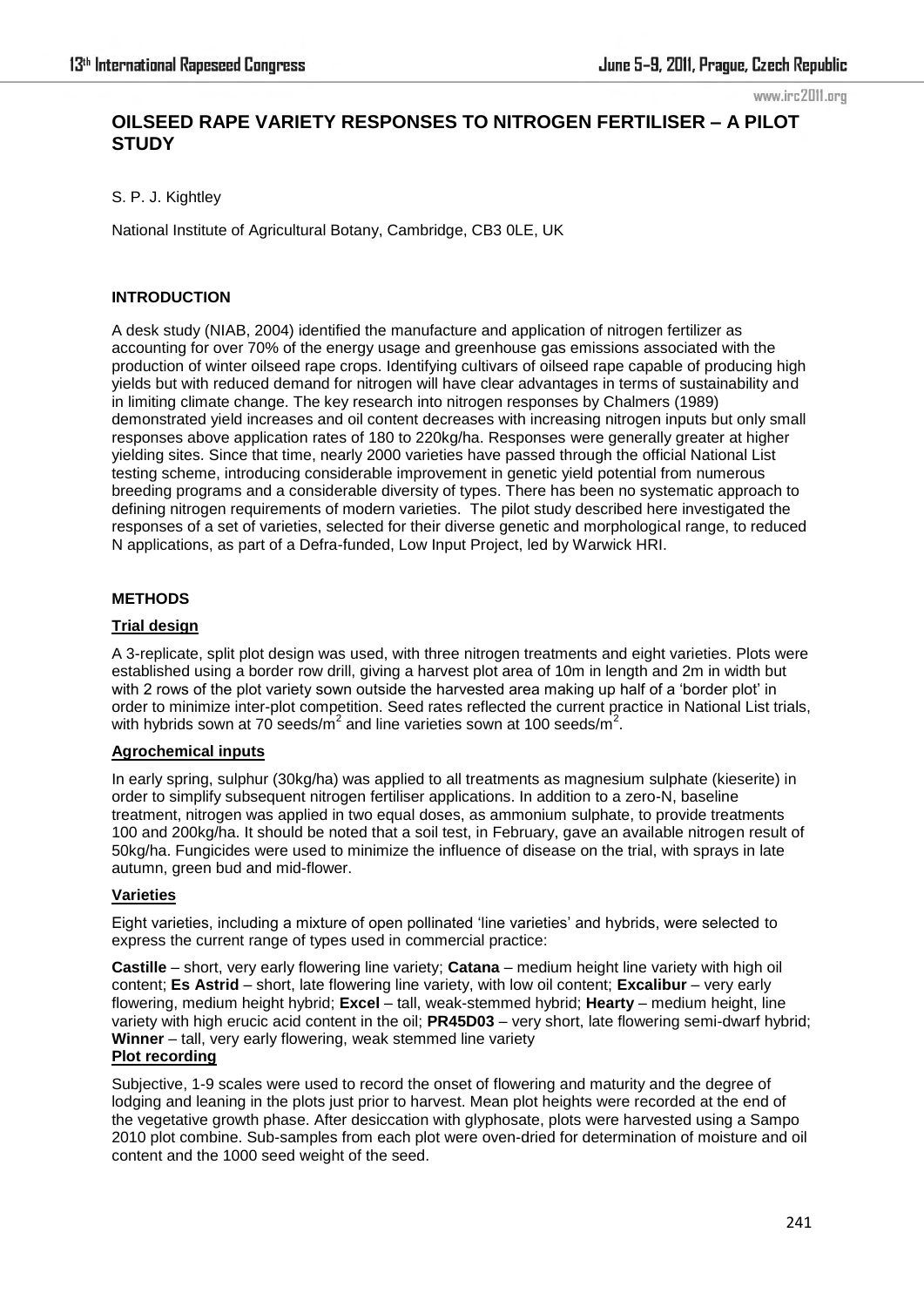#### **RESULTS**

#### **Seed yield and oil content**

With the exception of anomalous results for the variety Es Astrid, clear, incremental responses to increased nitrogen applications were observed for yield, while oil content decreased with increasing nitrogen application rates. Overall yields were high, with the 200kg N treatment mean of 5.22t/ha comparing favourably with control mean yield for National List trials of 5.05t/ha for the same season.

All varieties, except Excel, showed a significant yield increase from the zero-N to the 200kg N treatment. Four varieties showed significant yield increases over zero N in the 100kg N treatment, (Excalibur, Es Astrid, PR45D03, Hearty) while only one variety (Catana) showed a significant yield increase going from the 100kg N to the 200kg N treatment. The anomalous response pattern shown by Es Astrid is almost certainly explained as experimental error, given the large LSD (Table 1).

**Table 1.** *Yield and oil content responses to nitrogen inputs. Varieties ranked in order of descending yield in the zero-N treatment – corrected to 9% moisture content* 

|                  | Seed yield (t/ha)            |      |        |      | Oil content (%) |         |        |      |
|------------------|------------------------------|------|--------|------|-----------------|---------|--------|------|
| Variety          | Nitrogen application (kg/ha) |      |        |      |                 |         |        |      |
|                  | $\Omega$                     | 100  | 200    | MEAN | 0               | 100     | 200    | MEAN |
| Excel            | 4.57                         | 4.92 | 5.30   | 4.93 | 47.4            | 46.3    | 43.9   | 45.8 |
| Excalibur        | 4.22                         | 5.25 | 5.53   | 5.00 | 48.7            | 46.1    | 44.3   | 46.4 |
| Catana           | 4.17                         | 4.29 | 5.35   | 4.60 | 47.7            | 47.7    | 45.1   | 46.8 |
| Castille         | 4.11                         | 4.80 | 5.49   | 4.80 | 46.7            | 45.9    | 43.7   | 45.4 |
| Es Astrid        | 4.05                         | 5.42 | 5.18   | 4.88 | 47.5            | 45.4    | 43.9   | 45.6 |
| PR45DO3          | 3.88                         | 4.94 | 5.43   | 4.75 | 48.1            | 45.3    | 43.8   | 45.8 |
| Winner           | 3.83                         | 4.29 | 4.81   | 4.31 | 46.7            | 45.7    | 43.7   | 45.4 |
| Hearty           | 3.74                         | 4.60 | 4.70   | 4.35 | 49.9            | 48.3    | 46.1   | 48.1 |
| Mean             | 4.07                         | 4.81 | 5.22   | 4.70 | 47.8            | 46.3    | 44.3   | 46.2 |
| <b>LSD</b>       | 0.84                         | 0.84 | 0.84   | 0.48 | 1.84            | 1.84    | 1.84   | 1.07 |
| (LSD treatments) |                              |      |        | 0.30 |                 |         |        | 0.65 |
| CV%              | $\ast$                       | *    | $\ast$ | 10.8 | *               | $\star$ | $\ast$ | 2.4  |

Oil content of rapeseed shows a characteristic decrease with increasing N application and this was confirmed here. Treatment mean differences were highly significant, given the LSD of 0.65, but once again variety LSDs, within and between treatments, were considerably larger (1.84). With only one anomaly (Catana) varieties showed a stepped decrease in oil content with increasing N. This was significant between zero-N and 100kg N for Excalibur, Es Astrid and PR45D03, and between 100kg N and 200kg N for all varieties except Es Astrid and PR45DO3.

#### **Plant growth responses**

While some measure of plant growth showed response to the different N treatment, there were no clear variety interactions. The period of full flower was short, compared with some seasons and this was attributed to the very low rainfall and lack of nitrogen up-take until rain fell late in the flowering period. Flowering commenced and finished marginally earliest in the zero-N treatment while the 100 and 200kg/ha N treatments showed no differentiation.

Plant height showed only a small and variable response to N, again reflecting the very dry period during vegetative growth. This failed to capture the real differences in biomass between the treatments and, with hindsight, it would have been useful to make an assessment of the 'bushiness' or branching of the canopies. There were strong visual differences between treatments, with the zero-N plots having thin, sparsely branched canopies and the 200kgN treatment producing dense, prolifically branched plants. While lodging would normally become a risk with increasing rates of N application, the season was not marked by conditions that tend to promote lodging and leaning in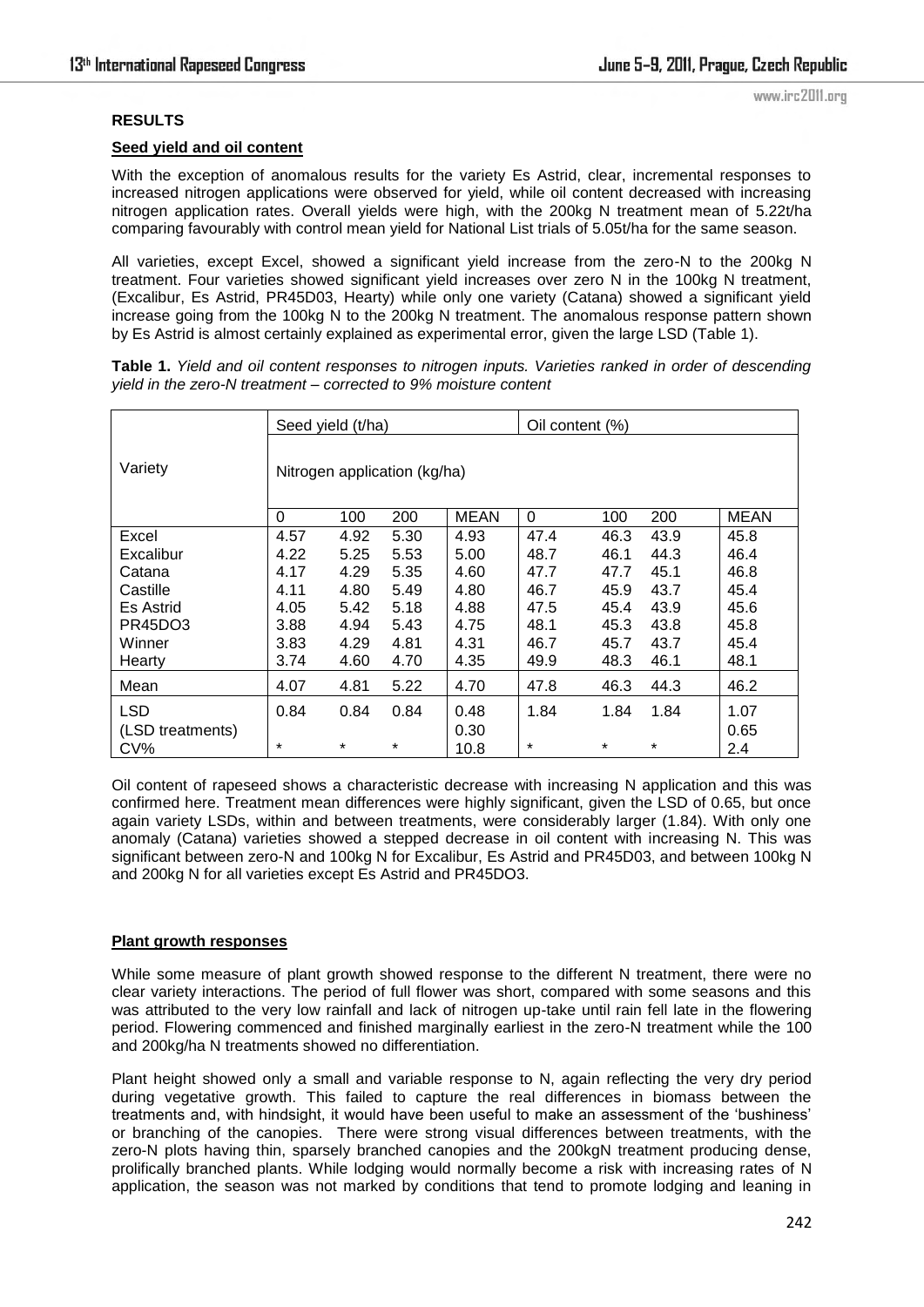www.irc2011.org

oilseed rape. Two varieties regarded as relatively weak-strawed, Excel and Winner, showed low levels of lodging but there was no indication of a treatment effect.

Maturity assessments showed a strong relationship with N application rate. The thin, low yielding canopies produced by the zero-N treatment senesced quickly, while the higher biomass and canopies associated with increasing N supply showed predictable trends of delayed maturity. But here again, all varieties behaved similarly and it was the same story looking at seed size. Seed size of the sownseed lots varied greatly, from 7.7g/1000 seeds for Excalibur, down to 3.3 g/1000 for PR45D03. Seed collected from the plots showed very little variation between varieties, with a grand mean of 5g/1000and no discernable variation associated with the nitrogen input treatments.

#### **DISCUSSION**

The results presented here are from a single trial and must be treated with great caution given the very variable nature of oilseed rape performance in trials. The season itself was marked by very dry conditions leading up to, and persisting for, much of the flowering period. This will have restricted the availability of N during the vegetative growth period but will have conserved more available N for the pod-fill period than would normally occur.

Meaned over all varieties, treatments gave predictable patterns of increasing seed yield and decreasing oil content in response to increasing nitrogen fertiliser application rates. The extreme overall yield responses, comparing zero-N with 200kg/ha N ha, were from the tallest variety in trial, the hybrid, Excel, with a yield increase of only 0.73t/ha, and the short, semi-dwarf hybrid, PR45D03, with a response of 1.55t/ha. This could be taken to indicate that the tall vigorous, varieties such as Excel, effectively waste nitrogen by generating surplus stem growth and are more limited in their ability to increase seed yield in response to N, either because of self shading during pod-fill, or nutrient limitation during this phase. Looking at the whole variety set, no clear relationship between crop height and yield response was observed however. It should be noted that it was beyond the resources of this pilot experiment to undertake a detailed investigation of components of yield or, perhaps more importantly, rooting characteristics of the varieties included.

Looking at a more plausible scenario for reduced inputs, the comparison of the 100kg and 200kg N treatments, the mean yield reduction was 0.41t/ha or, expressed as gross output (yield adjusted for oil content value) of 0.34t/ha. Economic impact has been indicated in Table 2, basing calculations on a UK autumn 2010 crop price of £310/t, and a nitrogen fertiliser cost £630/t N. In this experiment, reducing N by 100kg/ha resulted in a crop value reduction of £105/ha, offset by a fertiliser saving of £63/ha, and a consequent net loss of £42/ha to growers. There was no clear pattern of variety type interaction but the range, even omitting the possibly anomalous results for Es Astrid, was large. The greatest penalty was shown by Catana, with a net loss of income of £256/ha, while the high erucic variety, Hearty, indicated an improved margin of £60/ha associated with the saving of 100kg/ha N. If corroborated by further investigations, this range of responses indicates a clear need for a systematic approach to identifying the source of variation and classifying the nitrogen sensitivity of commercial varieties of oilseed rape.

| Variety   | height<br>Plant | Crop loss, adjusted for nitrogen cost saving (£/ha) |                    |  |  |  |
|-----------|-----------------|-----------------------------------------------------|--------------------|--|--|--|
|           | (cm             | 0 kg/ha N                                           | 100 kg/ha N        |  |  |  |
| PR45D03   | 122             | $-330$                                              | $-77$              |  |  |  |
| Castille  | 143             | $-286$                                              | $-129$             |  |  |  |
| Excalibur | 156             | -246                                                | 4                  |  |  |  |
| Catana    | 152             | -234                                                | $-256$             |  |  |  |
| Es Astrid | 142             | $(-200)$                                            | (168)              |  |  |  |
| Winner    | 157             | -159                                                | -83                |  |  |  |
| Hearty    | 153             | $-150$                                              | 60                 |  |  |  |
| Excel     | 166             | -66                                                 | $-27$              |  |  |  |
| Mean      |                 | $-209$ ( $-195$ )*                                  | $-42$ ( $-77.2$ )* |  |  |  |

**Table 2.** *Economic assessment of yield penalty associated with reducing nitrogen inputs from 200kg to 100 and 0 kg/ha N, based on crop prices of £310/t and fertiliser costs of £630/t N.*

*\* Bracketed means exclude the anomalous data for Es Astrid*